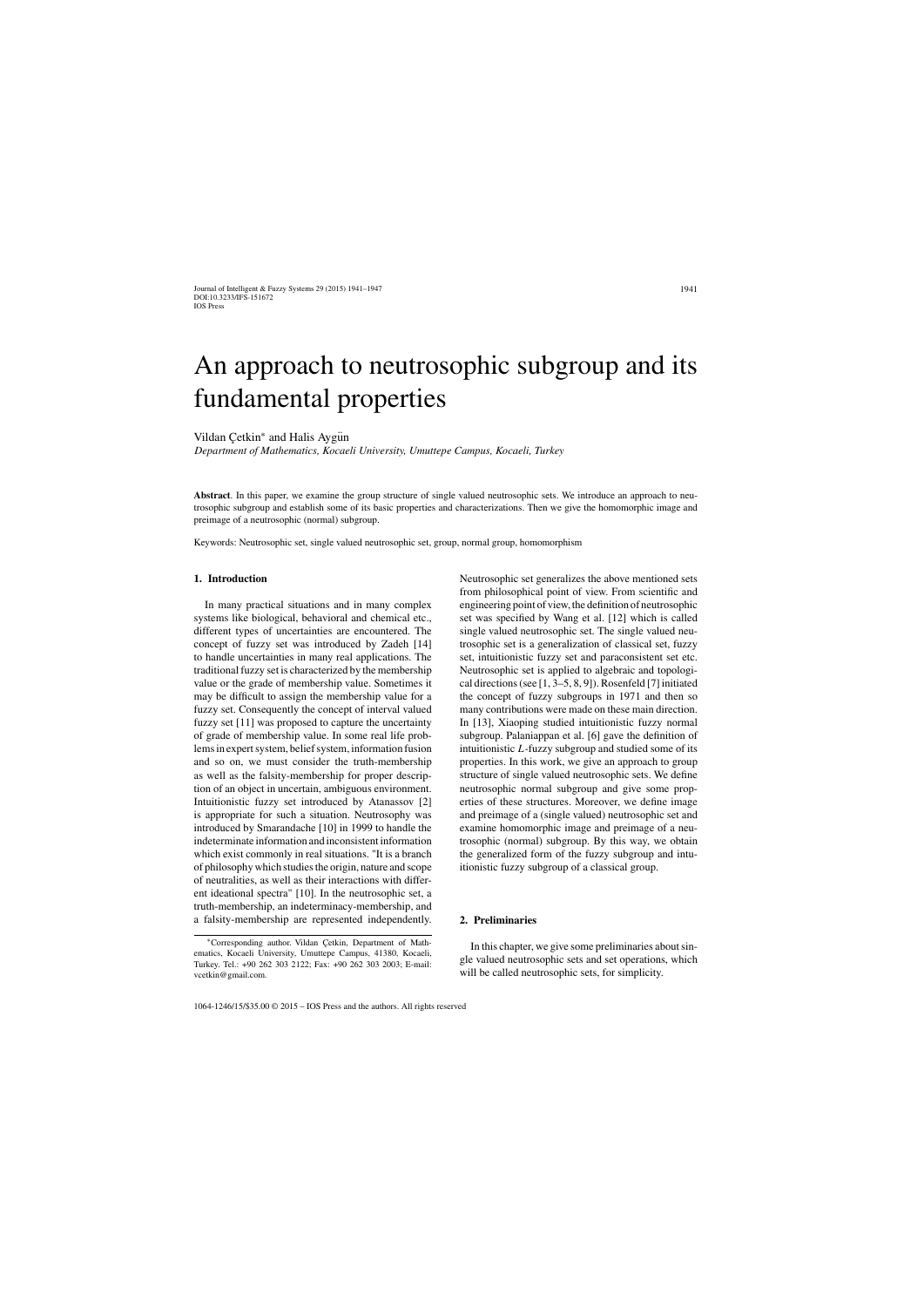1942 *V. Çetkin and H. Aygün / An approach to neutrosophic subgroup and its fundamental properties* 

**Definition 2.1.** [10] A neutrosophic set A on the universe of  $X$  is defined as

 $A = \{ \langle x, t_A(x), i_A(x), f_A(x) \rangle, x \in X \}$ 

where  $t_A$ ,  $i_A$ ,  $f_A : X \to ]-0, 1^+[$  and  $-0 \le t_A(x) + i_A(x) + f_A(x) \le 3^+.$ 

From philosophical point of view, the neutrosophic set takes the value from real standard or non standard subsets of  $]$ <sup>-</sup>0, 1<sup>+</sup>[. But in real life applications in scientific and engineering problems it is difficult to use neutrosophic set with value from real standard or non-standard subset of  $]$ <sup>-</sup>0, 1<sup>+</sup>[. Hence throughout this work, the following specified definition of a neutrosophic set known as single valued neutrosophic set is considered.

**Definition 2.2.** [12] Let *X* be a space of points (objects), with a generic element in  $X$  denoted by x. A single valued neutrosophic set (SVNS) A on X is characterized by truth-membership function  $t_A$ , indeterminacy-membership function  $i_A$  and falsitymembership function  $f_A$ . For each point x in X,  $t_A(x)$ ,  $i_A(x), f_A(x) \in [0, 1].$ 

**Example 2.3.**[12] Assume that  $X = \{x_1, x_2, x_3\}$ ,  $x_1$  is capability,  $x_2$  is trustworthiness and  $x_3$  is price. The values of  $x_1$ ,  $x_2$  and  $x_3$  are in [0, 1]. They are obtained from the questionnaire of some domain experts, their option could be a degree of "good service", a degree of indeterminacy and a degree of "poor service". A is a single valued neutrosophic set of X defined by

 $A = 0.3, 0.4, 0.5 > /x_1 + 0.5, 0.2, 0.3 >$  $/x_2+$  < 0.7, 0.2, 0.2 >  $/x_3$ .

Since the membership functions  $t_A$ ,  $i_A$ ,  $f_A$  are defined from X into the unit interval [0, 1] as  $t_A$ ,  $i_A$ ,  $f_A$ :  $X \rightarrow [0, 1]$ , a (single valued) neutrosophic set A will be denoted by a mapping defined as  $A: X \rightarrow [0, 1] \times$  $[0, 1] \times [0, 1]$  and  $A(x) = (t_A(x), i_A(x), f_A(x))$ , for simplicity.

**Definition 2.4.** [8, 12] Let A and B be two neutrosophic sets on X. Then

(1) A is contained in B, denoted as  $A \subseteq B$ , if and only if  $A(x) \le B(x)$ . This means that  $t_A(x) \le$  $t_B(x)$ ,  $i_A(x) \le i_B(x)$  and  $f_A(x) \ge f_B(x)$ . Two sets A and B is called equal, i.e.,  $A = B$  iff  $A \subseteq B$ and  $B \subseteq A$ .

(2) the union of A and B is denoted by  $C = A \cup B$ and defined as  $C(x) = A(x) \vee B(x)$  where  $A(x)$  $\vee$  B(x) = (t<sub>A</sub>(x)  $\vee$  t<sub>B</sub>(x), i<sub>A</sub>(x)  $\vee$  i<sub>B</sub>(x), f<sub>A</sub>(x)  $\wedge$  $f_B(x)$ , for each  $x \in X$ . This means that

A neutrosophic set A can be written as

$$
A = \sum_{i=1} < t(x_i), \, i(x_i), \, f(x_i) > /x_i, \, x_i \in X.
$$

(3) the intersection of  $A$  and  $B$  is denoted by  $C = A \cap B$  and defined as  $C(x) = A(x) \land B(x)$ where  $A(x) \wedge B(x) = (t_A(x) \wedge t_B(x), i_A(x) \wedge$  $i_B(x)$ ,  $f_A(x) \vee f_B(x)$ , for each  $x \in X$ . This means that

**Proposition 2.5.** [12] Let  $A, B$  and  $C$  be the neutrosophic sets on the common universe  $X$ . Then the following properties are valid.

$$
t_C(x) = \max\{t_A(x), t_B(x)\},\
$$

$$
i_C(x) = \max\{i_A(x), i_B(x)\}
$$
 and

$$
f_C(x) = \min\{f_A(x), f_B(x)\}.
$$

$$
t_C(x) = \min\{t_A(x), t_B(x)\},\
$$

$$
i_C(x) = \min\{i_A(x), i_B(x)\}
$$
 and

$$
f_C(x) = \max\{f_A(x), f_B(x)\}.
$$

(4) the complement of A is denoted by  $A^c$  and defined as  $A^{c}(x) = (f_{A}(x), 1 - i_{A}(x), t_{A}(x))$ , for each  $x \in X$ . Here  $(A^c)^c = A$ .

(1) 
$$
A \cup B = B \cup A, A \cap B = B \cap A
$$
.  
(2)  $A \cup (B \cup C) = (A \cup B) \cup C$ 

- (2)  $A \cup (B \cup C) = (A \cup B) \cup C$ ,  $A \cap (B \cap C) =$ <br>(4  $\cap$  R)  $\cap$  C  $(A \cap B) \cap C$ .
- (3)  $A \cup (B \cap C) = (A \cup B) \cap (A \cup C),$  $A \cap (B \cup C) = (A \cap B) \cup (A \cap C).$
- (4)  $A \cap \emptyset = \emptyset$ ,  $A \cup \emptyset = A$ ,  $A \cup X = X$ ,  $A \cap X = \emptyset$ A, where  $t_{\emptyset} = i_{\emptyset} = 0$ ,  $f_{\emptyset} = 1$  and  $t_X = i_X = 1$ ,  $f_X = 0$ .
- (5)  $(A \cup B)^c = A^c \cap B^c$ ,  $(A \cap B)^c = A^c \cup B^c$ .

**Definition 2.6.** Let  $g: X_1 \rightarrow X_2$  be a function and A, B be the neutrosophic sets of  $X_1$  and  $X_2$ , respectively. Then the image of a neutrosophic set A is a neutrosophic set of  $X_2$  and it is defined as follows:

$$
g(A)(y) = (t_{g(A)}(y), i_{g(A)}(y), f_{g(A)}(y))
$$
  
=  $(g(t_A)(y), g(i_A)(y), g(f_A)(y)),$   
for all  $y \in X_2$  where

$$
g(t_A)(y) = \begin{cases} \bigvee t_A(x), & \text{if } x \in g^{-1}(y); \\ 0, & \text{otherwise} \end{cases},
$$

$$
g(i_A)(y) = \begin{cases} \bigvee t_A(x), & \text{if } x \in g^{-1}(y); \\ 0, & \text{otherwise} \end{cases},
$$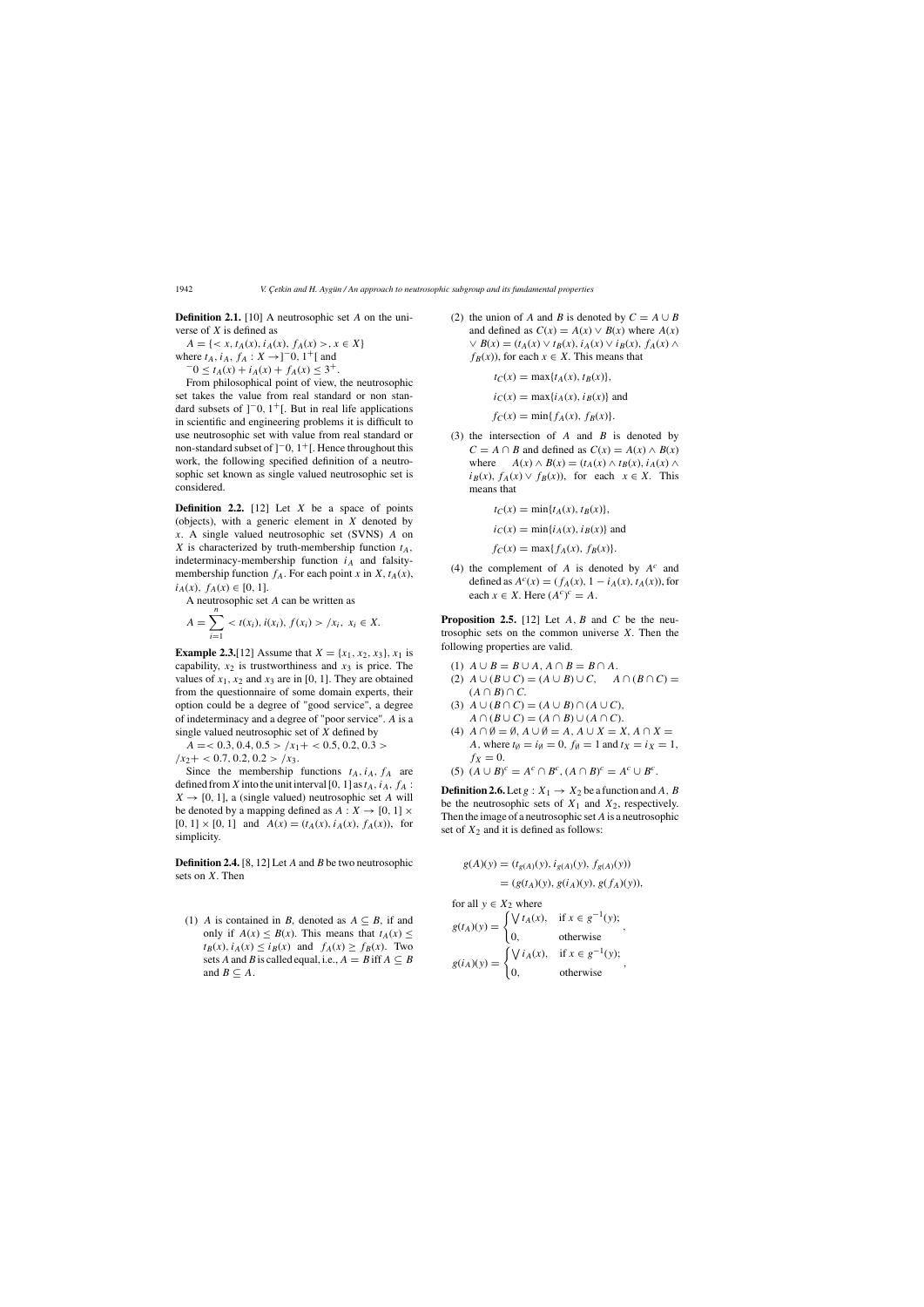*V. C¸ etkin and H. Ayg ¨un / An approach to neutrosophic subgroup and its fundamental properties* 1943

$$
g(f_A)(y) = \begin{cases} \bigwedge f_A(x), & \text{if } x \in g^{-1}(y); \\ 1, & \text{otherwise.} \end{cases}
$$
  
And the preimage of a neutrosonbic set

And the preimage of a neutrosophic set B is a neu-<br>sophic set of  $Y_1$  and it is defined as follows: for all trosophic set of  $X_1$  and it is defined as follows: for all  $x \in X_1$ 

$$
g^{-1}(B)(x) = (t_{g^{-1}(B)}(x), i_{g^{-1}(B)}(x), f_{g^{-1}(B)}(x))
$$
  
=  $(t_B(g(x)), i_B(g(x)), f_B(g(x)))$   
=  $B(g(x))$ 

# **3. Neutrosophic subgroup**

**Definition 3.1.** Let  $(X, \cdot)$  be a classical group and A be a neutrosophic set on  $X$ . A is called a neutrosophic subgroup of  $X$  if the following conditions are satisfied: for each  $x, y \in X$ ,

 $(N1)A(x \cdot y) \ge A(x) \wedge A(y)$ , i.e.,  $t_A(x \cdot y) \ge t_A(x) \wedge t_A(y), i_A(x \cdot y) \ge i_A(x) \wedge i_A(y)$ and  $f_A(x \cdot y) \leq f_A(x) \vee f_A(y)$ .<br>(N2)  $A(x^{-1}) > A(x)$  i.e. (N2)  $A(x^{-1}) \ge A(x)$ , i.e.,<br> $t_1(x^{-1}) \ge t_1(x)$ ,  $t_1(x^{-1})$  $t_A(x^{-1}) \ge t_A(x), i_A(x^{-1}) \ge i_A(x)$  and  $f_A(x^{-1}) \le$ 

It is clear that the neutrosophic set  $A$  is a neutrosophic subgroup of X.

*(1)*  $A(e)$  ≥  $A(x)$ *, for all*  $x \in X$ *, where e is the unit element of* X.

**Proof.** (1) Let *e* be the unit element of *X* and  $x \in X$  be arbitrary, then by (N1), (N2) of Definition 3.1,

$$
\frac{f_A(x)}{\text{The}}
$$

The collection of all neutrosophic subgroups of X is<br>noted by  $NS(Y)$ denoted by  $NS(X)$ .

**Example 3.2.** Let us take into consideration the classical group  $X = \{1, -1, i, -i\}$  with the natural multiplication. Define the neutosophic set A on X as follows:

(2) Let  $x \in X$  be given. Since A is a neutrosophic subgroup of X,  $A(x^{-1}) \ge A(x)$  is clear from (N2). Again by applying  $(N2)$  and using group structure of  $X$ , the other side of the inequality is proved as follows:

$$
A = \{ < 0.6, 0.3, 0.5 > /1 + < 0.7, 0.4, 0.3 > / -1 + < 0.8, 0.4, 0.2 > /i + < 0.8, 0.4, 0.2 > / -i \}.
$$

**Theorem 3.4.** *Let* X *be a classical group and A be a neutrosophic set on* X. Then  $A \in NS(X)$  *if and only if*  $A(x \cdot y^{-1}) \ge A(x) \wedge A(y)$ , *for each*  $x, y \in X$ .

**Proof.** Let A be a neutrosophic subgroup of X and  $x, y \in X$ . So, it is clear that

**Theorem 3.3.** *Let* X *be a classical group and* A *be a neutrosophic subgroup of* X. *Then the following properties are satisfied:*

$$
(2) A(x^{-1}) = A(x), \text{ for each } x \in X.
$$

Conversely, let  $e$  be the unit of  $X$ . Since  $X$  is a classical group,

Similarly,  $i_A(x^{-1}) \ge i_A(x)$  and  $f_A(x^{-1}) \le f_A(x)$ .<br>the condition (N2) of Definition 3.1 is satisfied So, the condition (N2) of Definition 3.1 is satisfied. Now let us show the condition (N1),

$$
t_A(e) = t_A(x \cdot x^{-1})
$$
  
\n
$$
\ge t_A(x) \wedge t_A(x^{-1})
$$
  
\n
$$
\ge t_A(x) \wedge t_A(x) = t_A(x).
$$

$$
f_A(e) = f_A(x \cdot x^{-1})
$$
  
\n
$$
\leq f_A(x) \vee f_A(x^{-1})
$$
  
\n
$$
\leq f_A(x) \vee f_A(x) = f_A(x).
$$

From the similar idea, it is easily shown that  $i_A(e) \geq$  $i_A(x)$ . Hence, the desired inequality  $A(e) \ge A(x)$  is satisfied, for all  $x \in X$ .

$$
t_A(x) = t_A((x^{-1})^{-1}) \ge t_A(x^{-1}),
$$
  
\n
$$
i_A(x) = i_A((x^{-1})^{-1}) \ge i_A(x^{-1})
$$
 and  
\n
$$
f_A(x) = f_A((x^{-1})^{-1}) \le f_A(x^{-1}).
$$
 So,  
\n
$$
A(x^{-1}) = (t_A(x^{-1}), i_A(x^{-1}), f_A(x^{-1}))
$$
  
\n
$$
= (t_A(x), i_A(x), f_A(x)) = A(x).
$$

$$
t_A(x \cdot y^{-1}) \ge t_A(x) \wedge t_A(y^{-1}) = t_A(x) \wedge t_A(y).
$$

According to the similar discussion, the following inequalities are also true:

$$
i_A(x \cdot y^{-1}) \ge i_A(x) \land i_A(y) \text{ and}
$$
  
\n
$$
f_A(x \cdot y^{-1}) \le f_A(x) \lor f_A(y). \text{ Hence,}
$$
  
\n
$$
A(x \cdot y^{-1}) = (t_A(x \cdot y^{-1}), i_A(x \cdot y^{-1}), f_A(x \cdot y^{-1}))
$$
  
\n
$$
\ge (t_A(x) \land t_A(y), i_A(x) \land i_A(y), f_A(x) \lor f_A(y))
$$
  
\n
$$
= (t_A(x), i_A(x), f_A(x)) \land (t_A(y), i_A(y), f_A(y))
$$
  
\n
$$
= A(x) \land A(y).
$$

$$
t_A(x^{-1}) = t_A(e \cdot x^{-1})
$$
  
\n
$$
\ge t_A(e) \wedge t_A(x)
$$
  
\n
$$
= t_A(x \cdot x^{-1}) \wedge t_A(x)
$$
  
\n
$$
\ge t_A(x) \wedge t_A(x) \wedge t_A(x) = t_A(x).
$$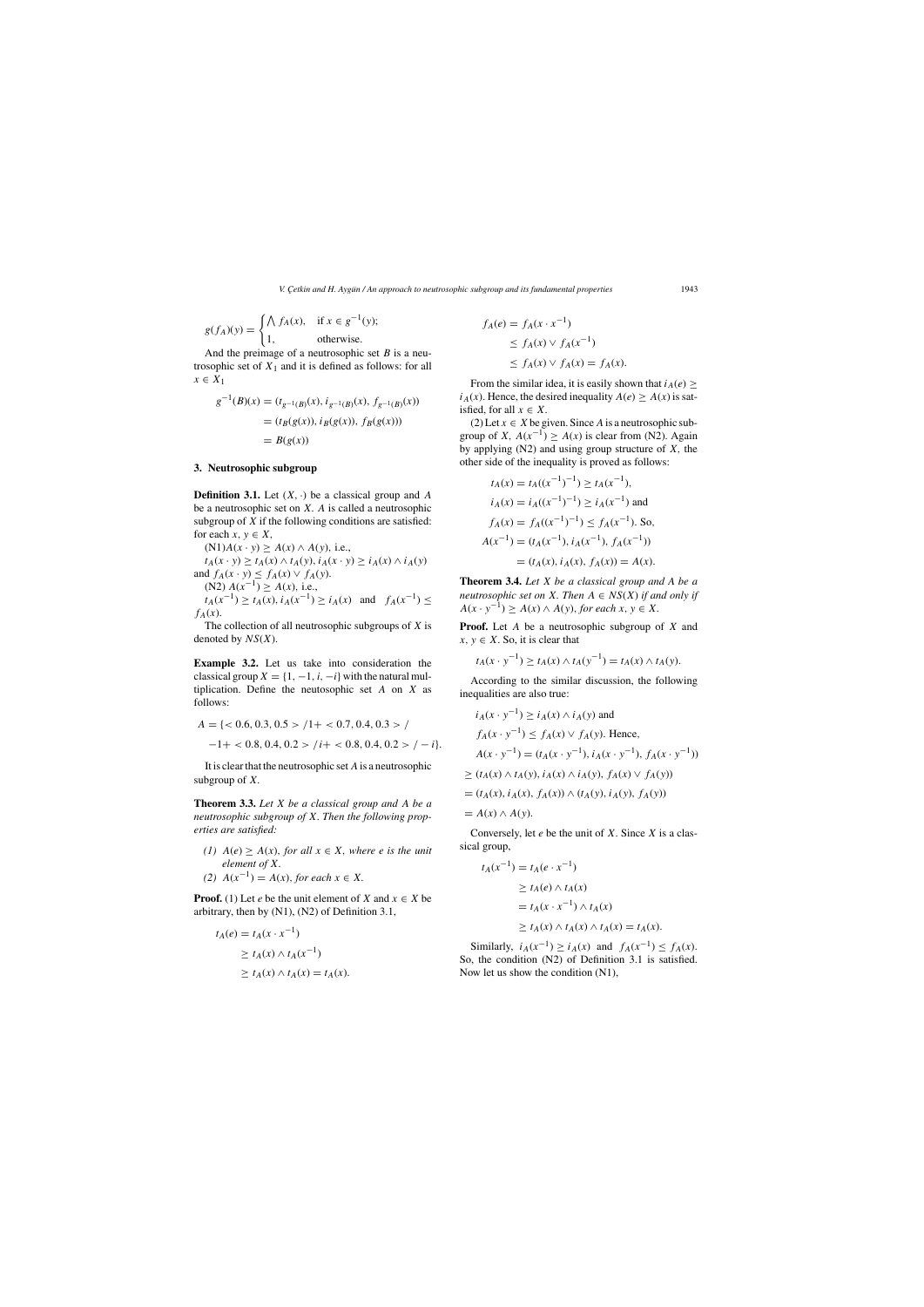1944 *V. Çetkin and H. Aygün / An approach to neutrosophic subgroup and its fundamental properties* 

$$
f_A(x \cdot y) = f_A(x \cdot (y^{-1})^{-1})
$$
  
\n
$$
\leq f_A(x) \vee f_A(y^{-1})
$$
  
\n
$$
\leq f_A(x) \vee f_A(y).
$$

Also, the inequalities  $t_A(x \cdot y) \ge t_A(x) \wedge t_A(y)$  and  $i_A(x \cdot y) \ge i_A(x) \wedge i_A(y)$  are clear. Therefore, (N1) of Definition 3.1 is also satisfied.

**Theorem 3.5.** *Let* X *be a classical group and* A, B *be two neutrosophic sets on* X. *If* A, B *are neutrosophic subgroups of X, then the intersection*  $A \cap B$  *so is.* 

**Proof.** Let  $x, y \in X$  be arbitrary. By Theorem 3.4, it is enough to show that

 $(A \cap B)(x \cdot y^{-1}) \ge (A \cap B)(x) \land (A \cap B)(y)$ , i.e.,  $t_{A\cap B}(x \cdot y^{-1}) \geq t_{A\cap B}(x) \wedge t_{A\cap B}(y),$  $i_{A\cap B}(x \cdot y^{-1}) \geq i_{A\cap B}(x) \wedge i_{A\cap B}(y)$ and  $f_{A\cap B}(x \cdot y^{-1}) \leq f_{A\cap B}(x) \vee f_{A\cap B}(y)$ .

The other inequalities are similarly proved. Therefore,  $A \cap B \in NS(X)$ .

Let A be a neutrosophic set on X and  $\alpha \in [0, 1]$ . Define the  $\alpha$ -level sets of A as follows:

First consider the truth-membership degree of the intersection,

**Proof.** Let A be a neutrosophic subgroup of  $X$ ,  $\alpha \in$ [0, 1] and  $x, y \in (t_A)_{\alpha}$  (similarly  $x, y \in (i_A)_{\alpha}, (f_A)^{\alpha}$ ).<br>By the assumption By the assumption,

 $t_A(x \cdot y^{-1}) \ge t_A(x) \wedge t_A(y) \ge \alpha \wedge \alpha = \alpha$  (and similarly,  $i_A(x \cdot y^{-1}) \ge \alpha$  and  $f_A(x \cdot y^{-1}) \le \alpha$ ). Hence  $x \cdot y^{-1} \in (t_1)$  (and similarly  $x \cdot y^{-1} \in (i_2)$ )  $(f_1)^{\alpha}$  $x \cdot y^{-1} \in (t_A)_{\alpha}$ , (and similarly  $x \cdot y^{-1} \in (i_A)_{\alpha}$ ,  $(f_A)^{\alpha}$ )<br>for each  $\alpha \in [0, 1]$ . This means that  $(t_A)$ , (and simifor each  $\alpha \in [0, 1]$ . This means that  $(t_A)_{\alpha}$  (and similarly  $(i_A)_{\alpha}$ ,  $(f_A)^{\alpha}$ ) is a classical subgroup of X for each  $\alpha \in [0, 1]$  $\alpha \in [0, 1].$ 

$$
t_{A \cap B}(x \cdot y^{-1}) = t_A(x \cdot y^{-1}) \wedge t_B(x \cdot y^{-1})
$$
  
\n
$$
\ge (t_A(x) \wedge t_A(y)) \wedge (t_B(x) \wedge t_B(y))
$$
  
\n
$$
= (t_A(x) \wedge t_B(x)) \wedge (t_A(y) \wedge t_B(y))
$$
  
\n
$$
= t_{A \cap B}(x) \wedge t_{A \cap B}(y).
$$

$$
(t_A)_{\alpha} = \{x \in X \mid t_A(x) \ge \alpha\},
$$
  
\n
$$
(i_A)_{\alpha} = \{x \in X \mid i_A(x) \ge \alpha\}, \text{ and}
$$
  
\n
$$
(f_A)^{\alpha} = \{x \in X \mid f_A(x) \le \alpha\}.
$$

Conversely, let  $(t_A)_{\alpha}$  be a classical subgroup of X, for each  $\alpha \in [0, 1]$ . Let  $x, y \in X$ ,  $\alpha = t_A(x) \wedge t_A(y)$ and  $\beta = t_A(x)$ . Since  $(t_A)_{\alpha}$  and  $(t_A)_{\beta}$  are classical subgroups of X,  $x \cdot y \in (t_A)_{\alpha}$  and  $x^{-1} \in (t_A)_{\beta}$ . Thus,  $t_A(x \cdot y) \ge \alpha = t_A(x) \wedge t_A(y)$  and  $t_A(x^{-1}) \ge$  $\beta = t_A(x)$ . Similarly,  $i_A(x \cdot y^{-1}) \ge i_A(x) \wedge i_A(y)$  and  $f_A(x \cdot y^{-1}) \le f_A(x) \vee f_A(y)$ . Hence the conditions of Definition 3.1 are satisfied.

It is easy to verify that

(1) If  $A \subseteq B$  and  $\alpha \in [0, 1]$ , then

$$
(t_A)_{\alpha} \subseteq (t_B)_{\alpha}, (i_A)_{\alpha} \subseteq (i_B)_{\alpha}, \text{ and } (f_A)^{\alpha} \supseteq (f_B)^{\alpha}.
$$

(2)  $\alpha \leq \beta$  implies  $(t_A)_{\alpha} \supseteq (t_A)_{\beta}$ ,  $(i_A)_{\alpha} \supseteq (i_A)_{\beta}$ , and  $(f_A)^{\alpha} \subseteq (f_A)^{\beta}.$ 

**Theorem 3.7.** *Let*  $X_1$ ,  $X_2$  *be the classical groups and*  $g: X_1 \rightarrow X_2$  *be a group homomorphism. If A is a neutrosophic subgroup of*  $X_1$ *, then the image of*  $A$ *, g*( $A$ ) *is a neutrosophic subgroup of* <sup>X</sup>2.

**Proof.** Let  $A \in NS(X_1)$  and  $y_1, y_2 \in X_2$ . If  $g^{-1}(y_1) =$ Ø or  $g^{-1}(y_2) = \emptyset$ , then it is obvious that  $g(A) \in$  $NS(X_2)$ . Let us assume that there exist  $x_1, x_2 \in X_1$ such that  $g(x_1) = y_1$  and  $g(x_2) = y_2$ . Since g is a group homomorphism,

**Proposition 3.6.**A*is a neutrosophic subgroup of a classical group X if and only if for all*  $\alpha \in [0, 1]$ ,  $\alpha$ -level sets *of* A, (tA)α, (iA)α *and* (fA) <sup>α</sup> *are classical subgroups of* X.

By using the above inequalities let us prove that  $g(A)(y_1 \cdot y_2^{-1}) \ge g(A)(y_1) \wedge g(A)(y_2).$ 

$$
g(t_A)(y_1 \cdot y_2^{-1}) = \bigvee_{y_1 \cdot y_2^{-1} = g(x)} t_A(x) \ge t_A(x_1 \cdot x_2^{-1}),
$$

$$
g(i_A)(y_1 \cdot y_2^{-1}) = \bigvee_{y_1 \cdot y_2^{-1} = g(x)} i_A(x) \ge i_A(x_1 \cdot x_2^{-1}),
$$

$$
g(f_A)(y_1 \cdot y_2^{-1}) = \bigwedge_{y_1 \cdot y_2^{-1} = g(x)} f_A(x) \le f_A(x_1 \cdot x_2^{-1}).
$$

$$
g(A)(y_1 \cdot y_2^{-1})
$$
  
=  $(g(t_A)(y_1 \cdot y_2^{-1}), g(i_A)(y_1 \cdot y_2^{-1}), g(f_A)(y_1 \cdot y_2^{-1}))$   
=  $\left(\bigvee_{y_1 \cdot y_2^{-1} = g(x)} t_A(x), \bigvee_{y_1 \cdot y_2^{-1} = g(x)} i_A(x), g(f_A(x))\right)$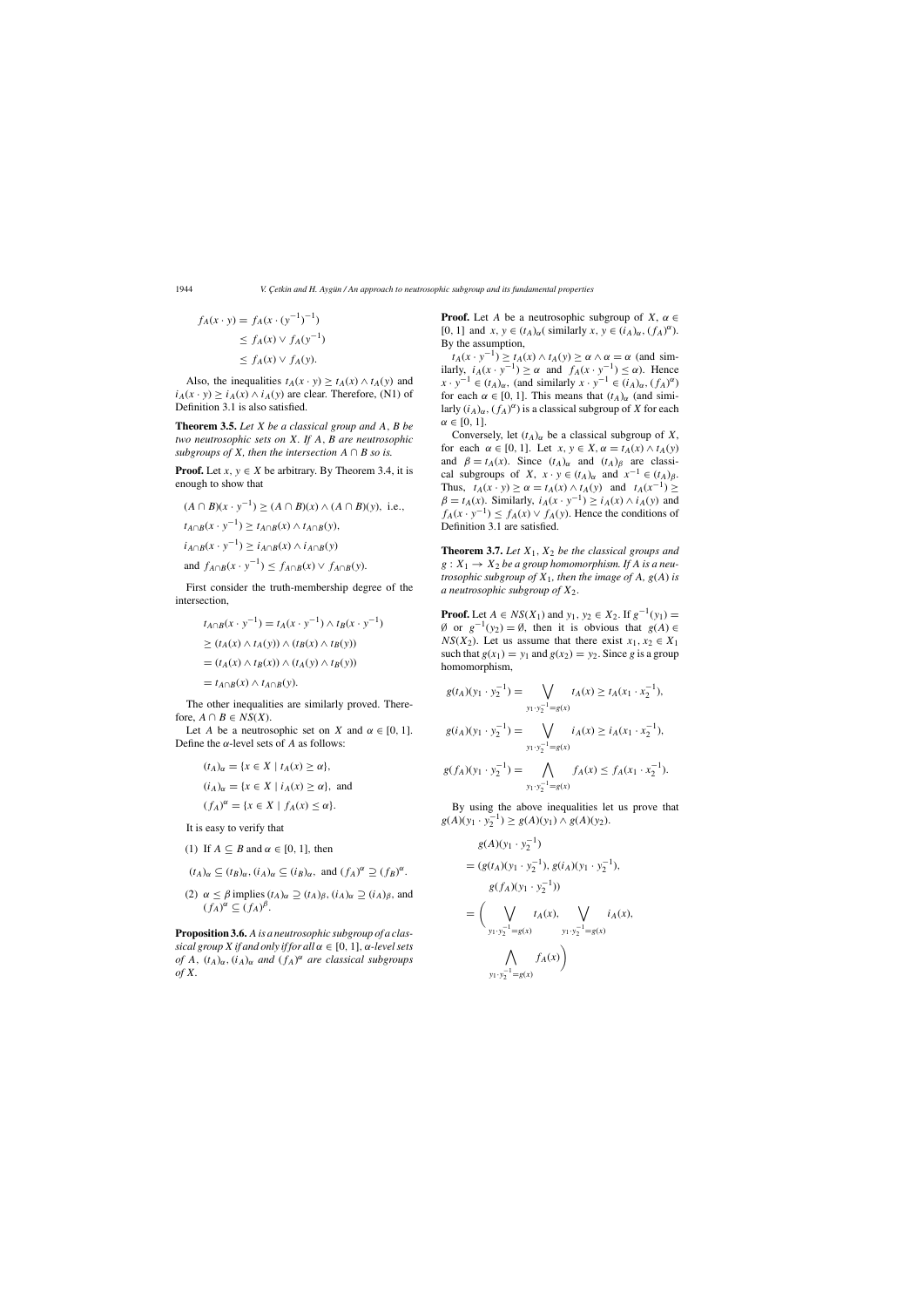# *V. C¸ etkin and H. Ayg ¨un / An approach to neutrosophic subgroup and its fundamental properties* 1945

$$
\geq (t_A(x_1 \cdot x_2^{-1}), i_A(x_1 \cdot x_2^{-1}), f_A(x_1 \cdot x_2^{-1}))
$$
  
 
$$
\geq (t_A(x_1) \wedge t_A(x_2), i_A(x_1) \wedge i_A(x_2), f_A(x_1) \vee f_A(x_2))
$$

 $=(t_A(x_1), i_A(x_1), f_A(x_1)) \wedge (t_A(x_2), i_A(x_2), f_A(x_2)).$ 

This is satisfied for each  $x_1, x_2 \in X_1$  with  $g(x_1) = y_1$ and  $g(x_2) = y_2$ , then it is obvious that

**Theorem 3.8.** Let  $X_1$ ,  $X_2$  be the classical groups and  $g: X_1 \rightarrow X_2$  *be a group homomorphism. If B is a neutrosophic subgroup of*  $X_2$ *, then the preimage*  $g^{-1}(B)$  *is a neutrosophic subgroup of* X1.

$$
g(A)(y_1 \cdot y_2^{-1})
$$
  
\n
$$
\geq \left(\bigvee_{y_1=g(x_1)} t_A(x_1), \bigvee_{y_1=g(x_1)} i_A(x_1), \bigwedge_{y_1=g(x_1)} f_A(x_1) \right)
$$
  
\n
$$
\wedge \left(\bigvee_{y_2=g(x_2)} t_A(x_2), \bigvee_{y_2=g(x_2)} i_A(x_2), \bigwedge_{y_2=g(x_2)} f_A(x_2) \right)
$$
  
\n
$$
= (g(t_A)(y_1), g(i_A)(y_1), g(f_A)(y_1))
$$
  
\n
$$
\wedge (g(t_A)(y_2), g(i_A)(y_2), g(f_A)(y_2))
$$
  
\n
$$
= g(A)(y_1) \wedge g(A)(y_2).
$$

**Proof.** Let  $B \in NS(X_2)$  and  $x_1, x_2 \in X_1$ . Since g is a group homomorphism, the following inequality is obtained.

Hence the image of a neutrosophic subgroup is also a neutrosophic subgroup.

> The collection all of the neutrosophic normal subgroups of  $X$  is denoted by  $NNS(X)$ .

> **Theorem 4.2.** *Let X be a classical group and*  $A, B \in \mathbb{R}$  $NNS(X)$ , *then*  $A \cap B \in NNS(X)$ .

> **Proof.** Since A, B are neutrosophic normal subgroups of  $X$ , then

$$
g^{-1}(B)(x_1 \cdot x_2^{-1})
$$
  
=  $(t_B(g(x_1 \cdot x_2^{-1})), i_B(g(x_1 \cdot x_2^{-1})),$   
 $f_B(g(x_1 \cdot x_2^{-1})))$   
=  $(t_B(g(x_1) \cdot g(x_2)^{-1}), i_B(g(x_1) \cdot g(x_2)^{-1}),$   
 $f_B(g(x_1) \cdot g(x_2)^{-1}))$   
 $\geq (t_B(g(x_1)) \wedge t_B(g(x_2)), i_B(g(x_1)) \wedge i_B(g(x_2)),$   
 $f_B(g(x_1)) \vee f_B(g(x_2)))$   
=  $(t_B(g(x_1)), i_B(g(x_1)), f_B(g(x_1)))$   
 $\wedge (t_B(g(x_2)), i_B(g(x_2)), f_B(g(x_2)))$ 

$$
= g^{-1}(B)(x_1) \wedge g^{-1}(B)(x_2).
$$
  
Therefore,  $g^{-1}(B) \in NS(X_1)$ .

**Theorem 3.9.** *Let*  $g: X_1 \rightarrow X_2$  *be a homomorphism of groups,*  $A \in NS(X_1)$  *and define*  $A^{-1}: X_1 \rightarrow [0, 1] \times$ 

[0, 1] × [0, 1] *as*  $A^{-1}(x) = A(x^{-1})$  *for arbitrary*  $x \in$ <sup>X</sup>1. *Then the following properties are valid.* (1)  $A^{-1} \in NS(X_1)$ .  $(2) (g(A))^{-1} = g(A^{-1}).$ 

**Proof.** It is obvious by the definitions.

**Corollary 3.10.** *Let*  $g: X_1 \rightarrow X_2$  *be an isomorphism of groups,*  $A \in NS(X_1)$ , *then*  $g^{-1}(g(A)) = A$ .

**Corollary 3.11.** *Let*  $g: X \rightarrow X$  *be an isomorphism on a classical group*  $X, A \in NS(X)$ *, then*  $g(A) = A$  *if and only if*  $g^{-1}(A) = A$ .

# **4. Neutrosophic normal subgroup**

**Definition 4.1.** Let  $X$  be a classical group and  $A$  be a neutrosophic subgroup of  $X$ , then  $A$  is called a neutrosophic normal subgroup of X, if  $A(x \cdot y \cdot x^{-1}) \ge A(y)$ for all  $x, y \in X$ . This means that

$$
t_A(x \cdot y \cdot x^{-1}) \ge t_A(y), \ i_A(x \cdot y \cdot x^{-1}) \ge t_A(y)
$$
  
and  $f_A(x \cdot y \cdot x^{-1}) \le f_A(y)$ , for all  $x, y \in X$ .

$$
t_A(x \cdot y \cdot x^{-1}) \ge t_A(y)
$$
 and  $t_B(x \cdot y \cdot x^{-1}) \ge t_B(y)$ .

So by the definition of the intersection,

$$
t_{A \cap B}(x \cdot y \cdot x^{-1}) = t_A(x \cdot y \cdot x^{-1})
$$
  
 
$$
\wedge t_B(x \cdot y \cdot x^{-1})
$$
  
 
$$
\geq t_A(y) \wedge t_B(y)
$$
  
 
$$
= t_{A \cap B}(y).
$$

By the similar observation,

$$
i_{A \cap B}(x \cdot y \cdot x^{-1}) \ge i_{A \cap B}(y)
$$
 and  

$$
f_{A \cap B}(x \cdot y \cdot x^{-1}) \le f_{A \cap B}(y)
$$

are satisfied. Therefore, the intersection of two neutrosophic normal subgroup is also a neutrosophic normal subgroup.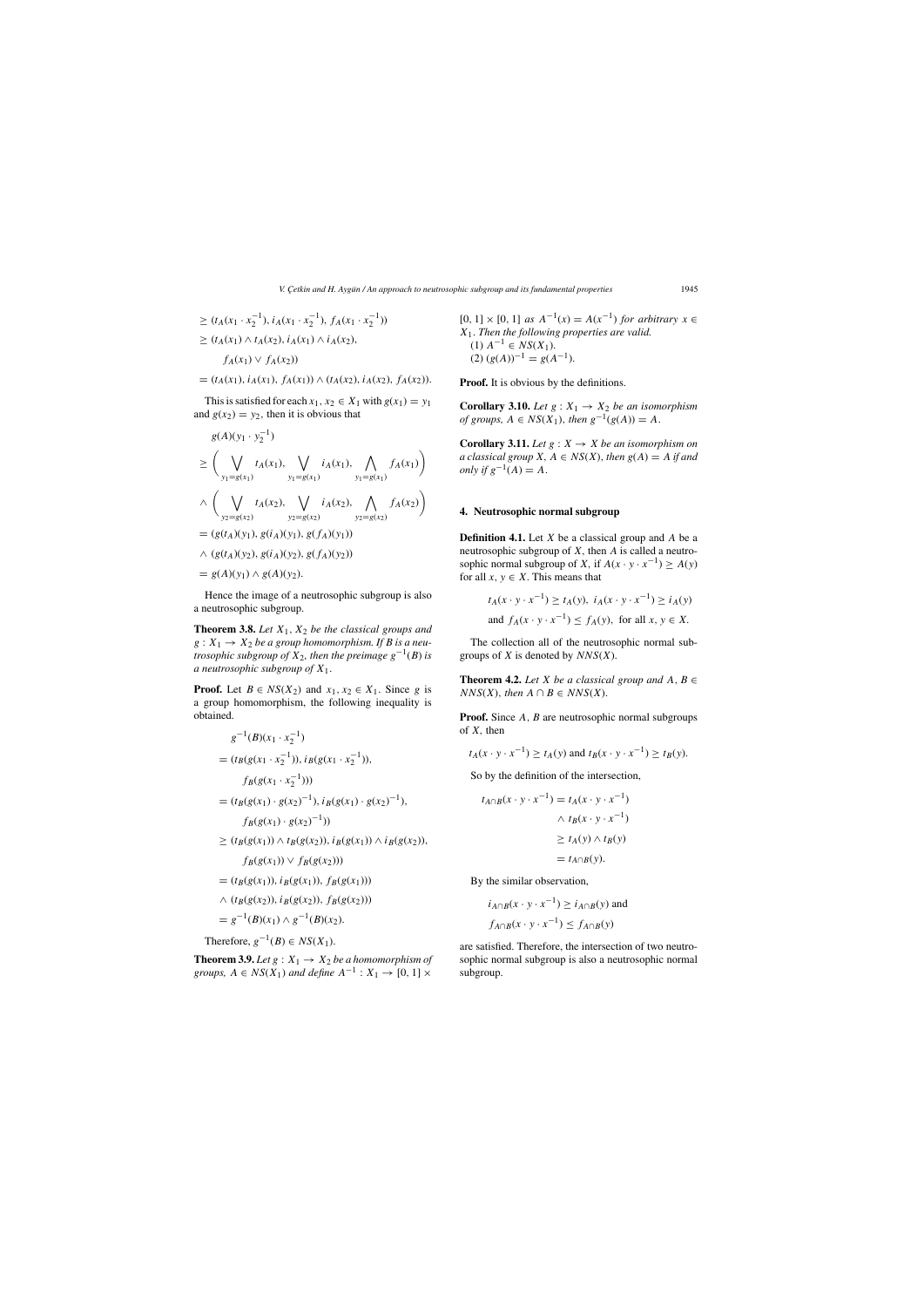1946 *V. Çetkin and H. Aygün / An approach to neutrosophic subgroup and its fundamental properties* 

**Proposition 4.3.** *Let* X *be a classical group and* A *be a neutrosophic subgroup of* X. *Then the followings are equivalent.*

 $(1)$   $A \in NNS(X)$ . *(2)*  $A(x \cdot y \cdot x^{-1}) = A(y)$ , *for all*  $x, y \in X$ .<br> *(3)*  $A(x, y) = A(y, x)$  *for all*  $x, y \in Y$ (3)  $A(x \cdot y) = A(y \cdot x)$ , *for all*  $x, y \in X$ .

**Proof.** (1)  $\Rightarrow$  (2): Let A be a neutrosophic normal subgroup of X. Take  $x, y \in X$ , then by Definition 4.1,

$$
t_A(x \cdot y \cdot x^{-1}) \ge t_A(y), \ i_A(x \cdot y \cdot x^{-1}) \ge t_A(y)
$$
  
and  $f_A(x \cdot y \cdot x^{-1}) \le f_A(y)$ .

 $(2) \Rightarrow (3)$ : Substituting y for y · x in (2), the condition (3) is shown easily.

(3)  $\Rightarrow$  (1): According to  $A(y \cdot x) = A(x \cdot y)$ , the equality  $A(x \cdot y \cdot x^{-1}) = A(y \cdot x \cdot x^{-1}) = A(y) \ge$  $A(x \cdot y \cdot x^{-1}) = A(y \cdot x \cdot x^{-1}) = A(y) \ge$  $A(y)$  is satisfied.

Thus, taking the advantage of the arbitrary property of  $x$ , the following is got for the falsity-membership of A,

**Theorem 4.4.** *Let X be a classical group and*  $A \in$  $NS(X)$ . Then  $A \in NNS(X)$  if and only if for arbi*trary*  $\alpha \in [0, 1]$ *, if*  $\alpha$ *-level sets of* A *are nonempty, then*  $(t_A)_{\alpha}$ ,  $(i_A)_{\alpha}$  and  $(f_A)^{\alpha}$  are all classical normal sub-<br>arouns of X *groups of* X.

$$
f_A(x^{-1} \cdot y \cdot x) = f_A(x^{-1} \cdot y \cdot (x^{-1})^{-1}) \le f_A(y).
$$

Therefore,

$$
f_A(y) = f_A(x^{-1} \cdot (x \cdot y \cdot x^{-1}) \cdot x)
$$
  
\n
$$
\leq f_A(x \cdot y \cdot x^{-1})
$$
  
\n
$$
\leq f_A(y),
$$

i.e.,  $f_A(x \cdot y \cdot x^{-1}) = f_A(y)$ . Similarly, it is proved that  $i_A(x \cdot y \cdot x^{-1}) = i_A(y)$  and  $t_A(x \cdot y \cdot x^{-1}) = t_A(y).$ 

**Theorem 4.5.** *Let X be a classical group and*  $A \in$  $NNS(X)$ . Let  $X_A = \{x \in X \mid A(x) = A(e)\}\$ , where *e* is *the unit of X. Then the classical subset*  $X_A$  *of*  $X$  *is a normal subgroup of* X.

**Proof.** Let  $A \in NNS(X)$ . First it is necessary to show that the classical set  $X_A$  is a subgroup of X. Let us take  $x, y \in X_A$ , then by Theorem 3.4

Hence,  $y \cdot x \cdot y^{-1} \in X_A$ . So,  $X_A$  is a normal subgroup of X.

**Theorem 4.6.** *Let*  $g: X_1 \rightarrow X_2$  *be a group homomorphism and*  $B \in NNS(X_2)$ . *Then the preimage*  $g^{-1}(B) \in$  $NNS(X_1)$ .

**Proof.** From Theorem 3.8, it is known that  $g^{-1}(B) \in$  $NS(X_1)$ . Hence it is sufficient to show that the normality property of  $g^{-1}(B)$ . For arbitrary  $x_1, x_2 \in X_1$ , by homomorphism of g and by the normality of B,<br>  $g^{-1}(B)(x_1 \cdot x_2) = B(g(x_1 \cdot x_2))$ 

**Proof.** Similar to the proof of Theorem 3.6, therefore omitted.

**Proof.** Since  $g(A) \in NS(X_2)$  is clear from Theorem 3.7, it is sufficient only to show that the normality condition by using Proposition 4.3 (3). Take  $y_1, y_2 \in X_2$  such that  $g^{-1}(y_1) \neq \emptyset$ ,  $g^{-1}(y_2) \neq \emptyset$  and  $g^{-1}(y_1 \cdot y_2^{-1}) \neq \emptyset$ . So it is inferred that is inferred that

$$
A(x \cdot y^{-1}) \ge A(x) \wedge A(y) = A(e) \wedge A(e) = A(e)
$$

and always  $A(e) \ge A(x \cdot y^{-1})$ . Hence  $x \cdot y^{-1} \in X_A$ , i.e.,  $X_A$  is a subgroup of X.

Now it will be shown that  $X_A$  is normal. Take arbitrary  $x \in X_A$  and  $y \in X$ . Therefore,  $A(x) = A(e)$ . Since  $A \in NNS(X)$ , the following is obtained

$$
A(y \cdot x \cdot y^{-1}) = A(y^{-1} \cdot y \cdot x) = A(x) = A(e).
$$

$$
g^{-1}(B)(x_1 \cdot x_2) = B(g(x_1 \cdot x_2))
$$
  
=  $B(g(x_1) \cdot g(x_2))$   
=  $B(g(x_2) \cdot g(x_1))$   
=  $B(g(x_2 \cdot x_1))$   
=  $g^{-1}(B)(x_2 \cdot x_1).$ 

Hence, from Proposition 4.3,  $g^{-1}(B) \in NNS(X_1)$ .

**Theorem 4.7.** *Let*  $g: X_1 \rightarrow X_2$  *be a surjective homomorphism of classical groups*  $X_1$  *and*  $X_2$ . If  $A \in$  $NNS(X_1)$ , *then*  $g(A) \in NNS(X_2)$ .

$$
g(t_A)(y_1 \cdot y_2 \cdot y_1^{-1}) = \bigvee_{z \in g^{-1}(y_1 \cdot y_2 \cdot y_1^{-1})} t_A(z)
$$
  
and  $g(t_A)(y_2) = \bigvee_{z \in g^{-1}(y_2)} t_A(z)$ .

For all  $x_2 \in g^{-1}(y_2)$ ,  $x_1 \in g^{-1}(y_1)$  and  $x_1^{-1} \in \mathbb{R}^1$  cinemately also a subsequently  $g^{-1}(y_1^{-1})$ , since A is normal,

$$
t_A(x_1 \cdot x_2 \cdot x_1^{-1}) \ge t_A(x_2),
$$
  
\n
$$
i_A(x_1 \cdot x_2 \cdot x_1^{-1}) \ge i_A(x_2) \text{ and }
$$
  
\n
$$
f_A(x_1 \cdot x_2 \cdot x_1^{-1}) \le f_A(x_2)
$$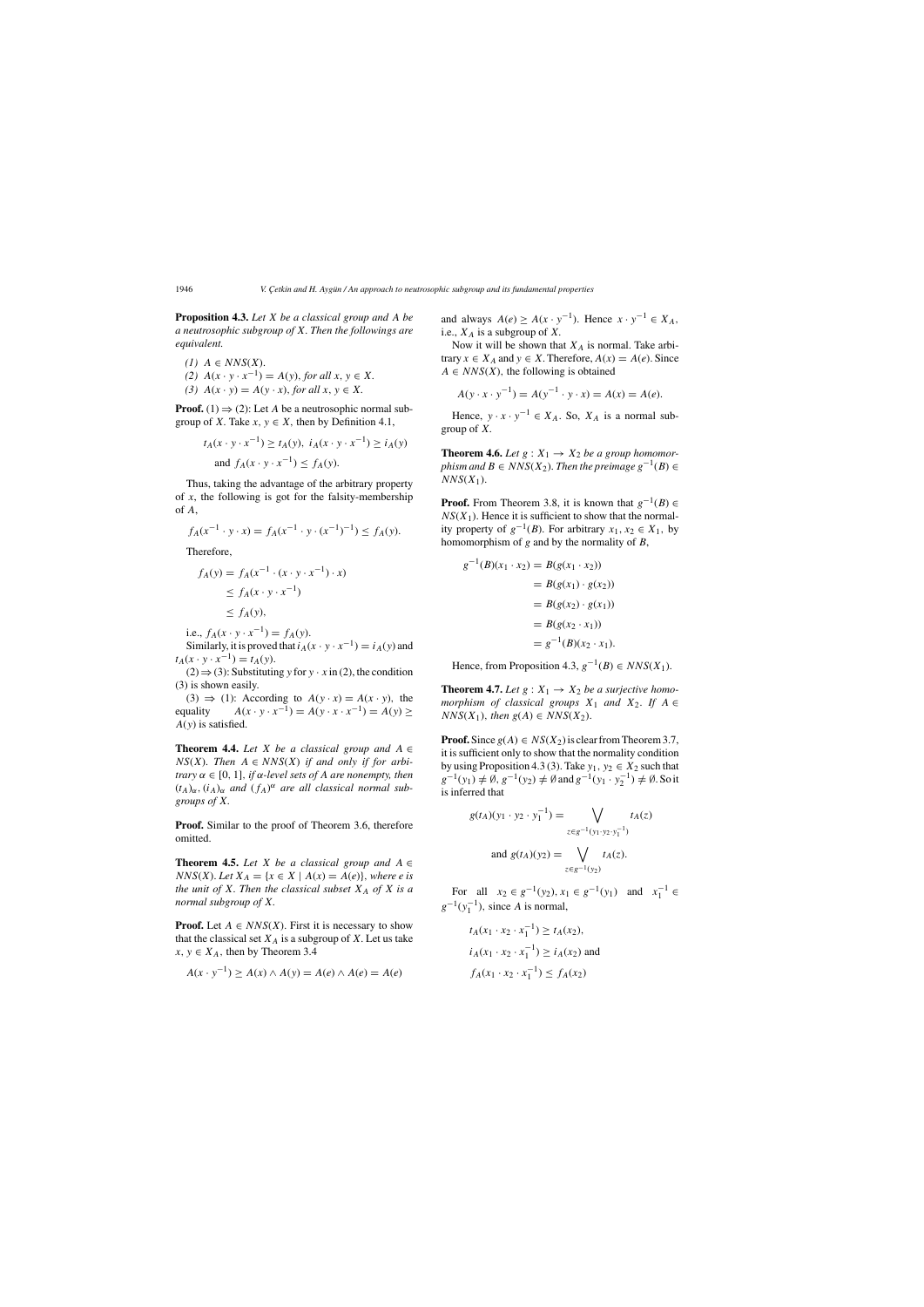*V. C¸ etkin and H. Ayg ¨un / An approach to neutrosophic subgroup and its fundamental properties* 1947

are obtained. Since  $g$  is a homomorphism, it follows that

$$
g(x_1 \cdot x_2 \cdot x_1^{-1}) = g(x_1) \cdot g(x_2) \cdot g(x_1)^{-1}
$$
  
\n
$$
= y_1 \cdot y_2 \cdot y_1^{-1}.
$$
  
\nSo,  $x_1 \cdot x_2 \cdot x_1^{-1} \in g^{-1}(y_1 \cdot y_2 \cdot y_1^{-1})$ . Hence  
\n
$$
\bigvee_{z \in g^{-1}(y_1 \cdot y_2 \cdot y_1^{-1})} t_A(z)
$$
  
\n
$$
\geq \bigvee_{x_1 \in g^{-1}(y_1), x_2 \in g^{-1}(y_2)} t_A(x_1 \cdot x_2 \cdot x_1^{-1})
$$
  
\n
$$
\geq \bigvee_{x_2 \in g^{-1}(y_2)} t_A(x_2).
$$

This means that

The concept of a group is of fundamental importance in the study of algebra. In order to study effectively an object with a given algebraic structure, it is necessary to study as well the functions that preserve the given algebraic structure (such functions are called homomorphisms). Normal subgroups play an important role in determining both the structure of a group  $X$  and the

$$
g(t_A)(y_1 \cdot y_2 \cdot y_1^{-1}) \ge g(t_A)(y_2).
$$

On the other hand, the following inequalities are obtained in a similar way.

$$
g(i_A)(y_1 \cdot y_2 \cdot y_1^{-1}) \ge g(i_A)(y_2)
$$
 and

$$
g(f_A)(y_1 \cdot y_2 \cdot y_1^{-1}) \le g(f_A)(y_2).
$$

So the desired inequality,

$$
g(A)(y_1 \cdot y_2 \cdot y_1^{-1})
$$
  
=  $(g(t_A)(y_1 \cdot y_2 \cdot y_1^{-1}), g(t_A)(y_1 \cdot y_2 \cdot y_1^{-1}), g(f_A)(y_1 \cdot y_2 \cdot y_1^{-1}))$ 

$$
\geq (g(t_A)(y_2), g(i_A)(y_2), g(f_A)(y_2))
$$

$$
= (t_{g(A)}(y_2), i_{g(A)}(y_2), f_{g(A)}(y_2)) = g(A)(y_2).
$$

is satisfied.

## **5. Conclusion**

nature of homomorphisms with domain  $X$ . From this point of view, we decided to propose the definition of a neutrosophic subgroup and observed its fundamental properties. Also, we discussed normality of a neutrosophic subgroup of a classical group and studied its image and preimage under a group homomorphism. For further research one can handle cyclic (respectively, symmetric, abelian) neutrosophic group structure, and some of other algebraic structures such as ideal, ring, field etc. as well the neutrosophic topological structures.

# **Acknowledgments**

The authors are thankful to the associate editor and the anonymous referees for their valuable and constructive suggestions.

## **References**

- [1] I. Arockiarani, I.R. Sumathi and J. Martina Jency, Fuzzy neutrosophic soft topological spaces, *International Journal of Mathematical Arhchive* **4**(10) (2013), 225–238.
- [2] K. Atanassov, Intuitionistic fuzzy sets, *Fuzzy Sets and Systems* **20**(1) (1986), 87–96.
- [3] R.A. Borzooei, H. Farahani and M. Moniri, Neutrosophic deductive filters on BL-algebras, *Journal of Intelligent and Fuzzy Systems* **26**(6) (2014), 2993–3004.
- [4] P. Majumdar and S.K. Samanta, On similarity and entropy of neutrosophic sets, *Journal of Intelligent and Fuzzy Systems* **26**(3) (2014), 1245–1252.
- [5] R. Nagarajan and S. Subramanian, Cyclic fuzzy neutrosophic soft group, *International Journal of Scientific Research* **3**(8) (2014), 234–244.
- [6] N. Palaniappan, S. Naganathan and K. Arjunan, A study on intuitionistic L-fuzzy subgroups, *Applied Mathematical Sciences* **3**(53) (2009), 2619–2624.
- [7] A. Rosenfeld, Fuzzy groups, *J Math Appl* **35** (1971), 512–517.
- [8] A.A. Salama and S.A. Al-Blowi, Neutrosophic set and neutrosophic topological spaces, *IOSR Journal of Math* **3**(4) (2012), 31–35.
- [9] M. Shabir, M. Ali, M. Naz and F. Smarandache, Soft neutrosophic group, *Neutrosophic Sets and Systems* **1** (2013), 13–25.
- [10] F. Smarandache, A unifying field in logics. *Neutrosophy: Neutrosophic Probability, Set and Logic*, Rehoboth: American Research Press, 1999.
- [11] I. Turksen, Interval valued fuzzy sets based on normal forms, *Fuzzy Sets and Systems* **20** (1986), 191–210.
- [12] H. Wang, et al., Single valued neutrosophic sets, *Proc of 10th Int Conf on Fuzzy Theory and Technology*, Salt Lake City, Utah, 2005.
- [13] L. Xiaoping, The intuitionistic normal fuzzy subgroup and its some equivalent propositions, *BUSEFAL* **82** (2000), 40–44.
- [14] L. Zadeh, Fuzzy sets, *Information and Control* **8** (1965), 87–96.